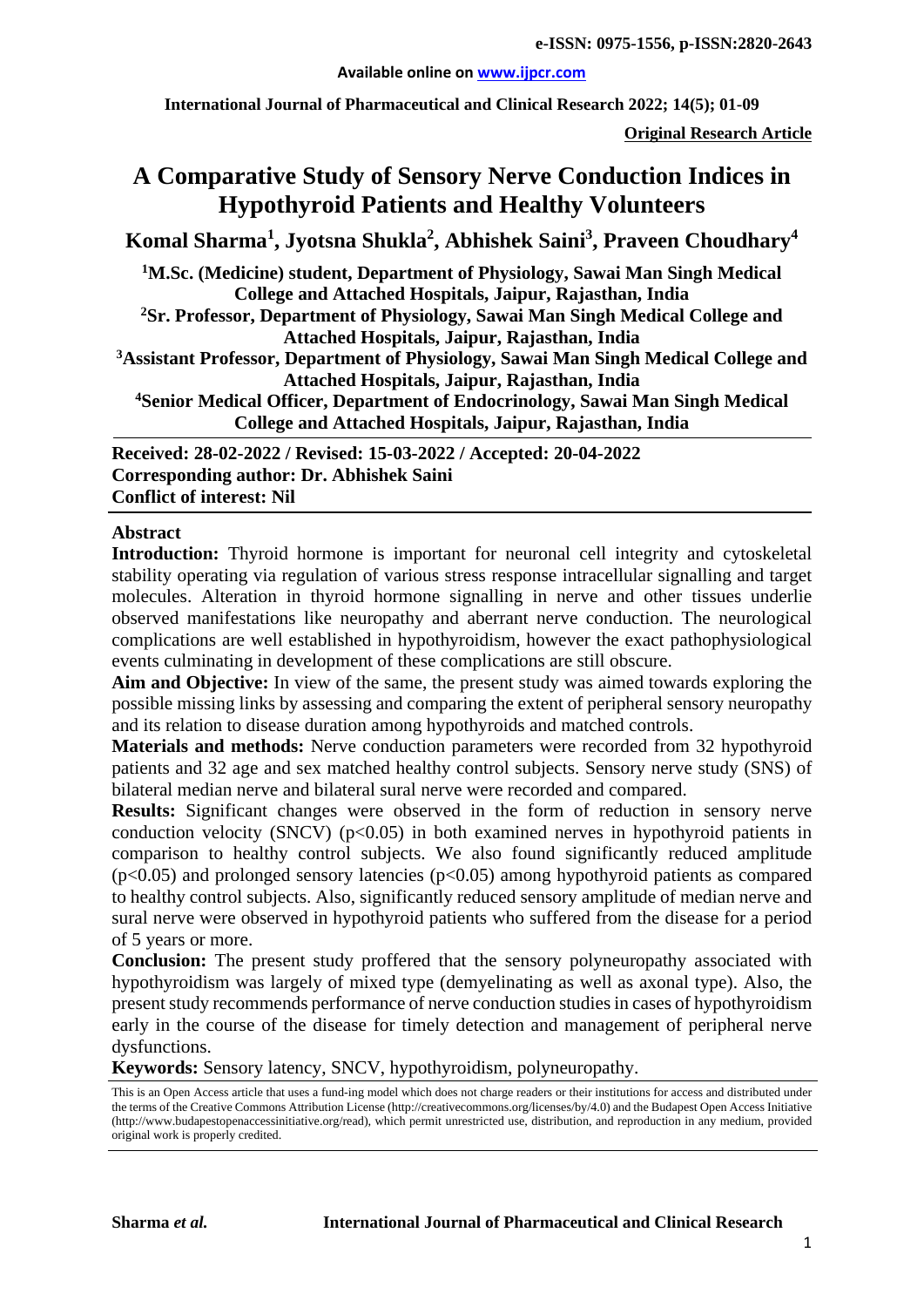# **Introduction**

Thyroid hormones are indispensable for normal development and maturation of the central nervous system (CNS) and peripheral nervous system (PNS). There is a period in brain development during which euthyroid status is crucial for natural development.[1] Experimental studies have described a delay in the development of the dendritic tree, defects in myelination, reduction in the number of glial cells and axo-dendritic synapses in newborn hypothyroid rats.[2-5] Effect of thyroid hormone is mediated via thyroid receptors (TRs) which are expressed throughout life in sensory neurons of dorsal root ganglia and many other type of spinal and CNS neurons as well in glial cells.[6]

Thyroid dysfunctions are the most common endocrine disorders across the world wherein hypothyroidism, that being a clinical condition with low levels of thyroid hormones and raised TSH affects nearly 5% of the general population across the world.[7] It has been proposed that about 42 million people in India suffer from disorder related to thyroid gland.[8] Hypothyroid patients develop symptoms of either myopathy or neuropathy over the time course of disease manifesting in symptoms like numbness, tingling, neuropathic pain, paresthesia and sensory loss. [9]

The elemental cause of neuronal derangements in hypothyroid patients is metabolic and the suggested mechanisms for these derangements include reduction of fatty acid and carbohydrate metabolism leading to diminished production of ATP.[10] In hypothyroid patients, it has been shown that deposits of mucopolysaccharide in peripheral nerves, metabolic disorders of Schwann cells might also contribute towards peripheral nerve compression and dysfunction.[11]

Nerve conduction study (NCS) is extensively utilised to examine the stability of the peripheral nerve fibers being effective in delineating the extent and

severity of neural dysfunction and in differentiating between axonal versus demyelinating forms of neuropathy. Nerve conduction studies are therefore utilised as an extension of standard clinical assessment of a patient for suspected peripheral neuropathy. Demyelinating neuropathies with prolonged latencies and slowed conduction velocities, as well as<br>axonal neuropathies with reduced axonal neuropathies with reduced amplitudes and myopathic changes, with or without spontaneous activity were shown in electrophysiological investigations.[12]

Nerve conduction studies are of central importance for proper evaluation of peripheral nervous system (PNS) disorders. They help in the prognosis and longitudinal monitoring of the disease process and diagnosing the extent of neural lesion. It has been previously proposed that it is advantageous to design a nerve conductive study for delineating the typology and extent of such neuronal derangements.[13] The present study was aimed to explore the extent of peripheral sensory neuropathy in hypothyroids and to decipher the proposed relationship of nerve conduction abnormalities with disease duration.

# **Materials and Methods:**

The present study was conducted on 64 subjects, comprising 32 hypothyroids and 32 age & sex matched healthy controls in the department of Physiology in collaboration with the department of Endocrinology, S.M.S. medical college and attached hospitals, Jaipur. It was a cross sectional comparative type of observational study. The study commenced after obtaining ethical approval from the institutional ethics committee and research review board. Written informed consent was obtained from all participants after explaining the purpose and outcome of the study prior to commencement of the test procedure. Detailed history was obtained and general physical examination was performed. The disease duration was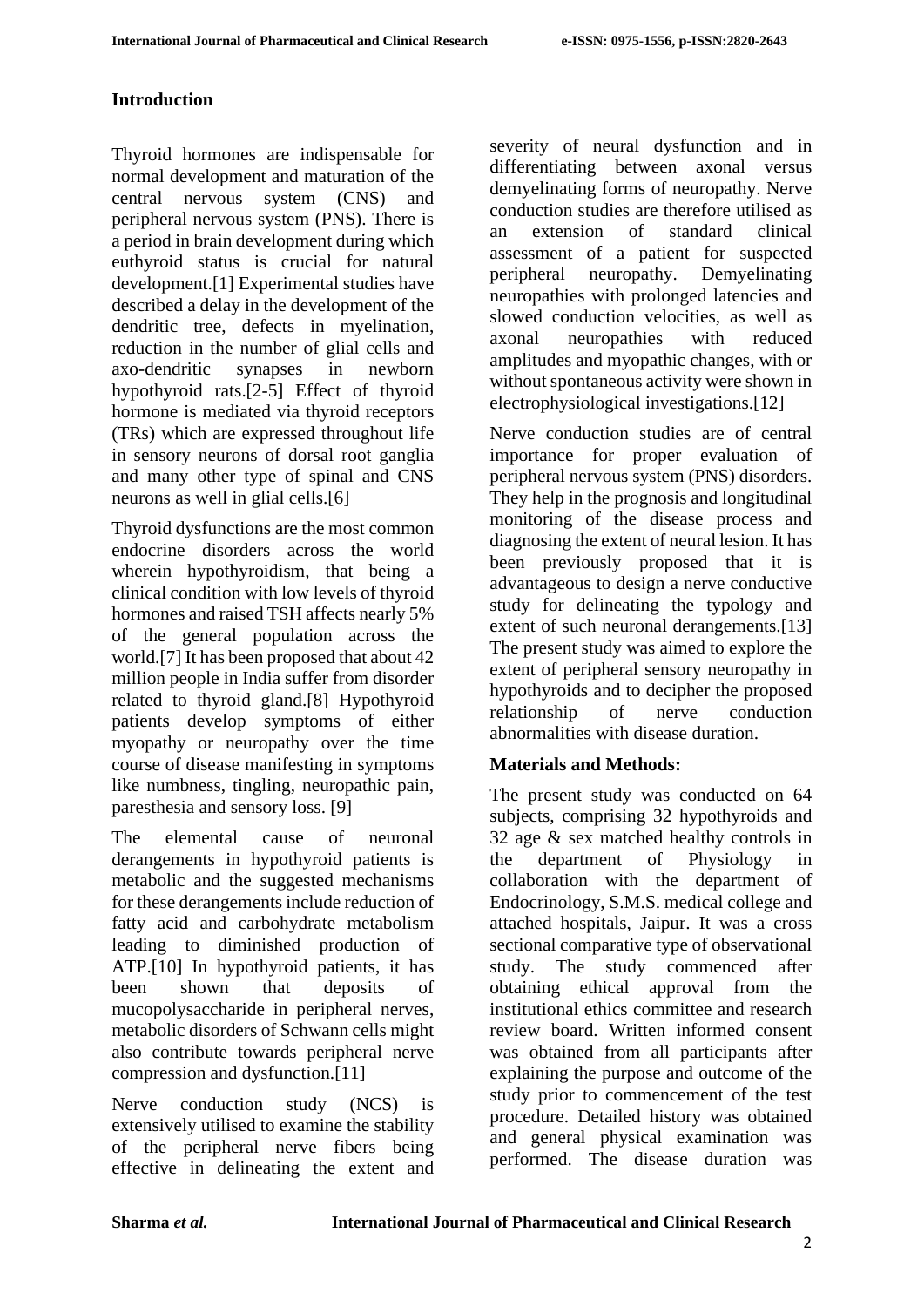between 2 to 18 years and all hypothyroid patients were on thyroxine replacement therapy (irrespective of evidence of attainment of euthyroid status). Blood sample of the recruited subjects were collected in the immunoassay lab of S.M.S. hospital, Jaipur for measuring thyroid profile (serum  $T_3$ , serum  $T_4$  and serum TSH) by chemiluminescence method using ADVIA CENTAUR XP machine. The age group of hypothyroid patients were between 30-40 years and were selected on the basis of clinical examination and their serum thyroid profile. Subjects with traumatic injuries or any acute illness, smokers and alcoholics, subject with chronic diseases affecting the nerve functions (like chronic liver disease, chronic renal disease & vasculitis), subjects suffering from myopathy, neuromuscular diseases and neurovascular complications, subjects who were not cooperative and not capable of understanding the procedure were excluded from the study.

# **Sensory nerve study:**

Latency, amplitude, sensory nerve conduction velocity (SNCV) of bilateral median nerve and sural nerve were assessed by RMS EMG EP – 2 channels recorders & medicare system and analysed using SALUS software developed by Salus medical diagnostics, Hyderabad, India. Sensory nerve responses were recorded by metal type surface electrodes. Reference and active electrodes were surface disc type electrodes about 0.5-1.0 cm in diameter. The ground electrode was a metal plate that provided a large surface area of contact with the patient. Stimulating electrodes were two metal electrodes placed 1.5-3.0 cm apart. The sweep speeds for technical procedure allowed for a display of sensory potential waveform per horizontal division. The sweep speed setting was 2mS/D (millisecond per horizontal division) for sensory nerve study. Sensitivity/Gain settings were adjusted accordingly for accommodating low or high amplitude sensory responses. 5 to 10 microvolt per vertical division was the sensory sensitivity setting on the video display apparatus. Stimulation voltage was 20µV for SNS (Sensory Nerve Study). Frequency filter used in SNS was 20 Hz – 3 KHz. Electrical stimulus of 50 mA to 100 mA was used to define activity of nerve. Test procedure was properly explained to subjects for obtaining maximum cooperation. Subjects were asked to lie supine comfortably in a fully relaxed state and were made to acclimatise with the ambient conditions for 15 minutes before starting the test. Stimuli were applied along the nerve and the latency of the responses were measured. The difference in the latencies of response was obtained by measuring the time taken for the action potentials to travel along the nerve between the two stimulus point. The distance between the points of stimulation site was measured using a measuring tape. Nerve conduction velocity was then measured in m/s by the formula: Distance (d) [in mm] / Difference in latent period (t) [in ms]

# **Statistical Analysis:**

Quantitative variables were expressed as Mean  $\pm$  SD. Analysis was done using SPSS version 21. Significance of difference in mean in both main groups and both subgroups were inferred by unpaired student ttest. Statistical significance was assigned at p<0.05.

# **Results:**

Age group and anthropometric parameter like height of hypothyroid patients and healthy control subjects were comparable and the differences if present, were not statistically significant, however weight and BMI were significantly higher in hypothyroid patients as compared to healthy control subjects [Table1]. On the contrary, the difference in the thyroid profile of hypothyroid patients and healthy control subjects were statistically significant, along the lines of requirements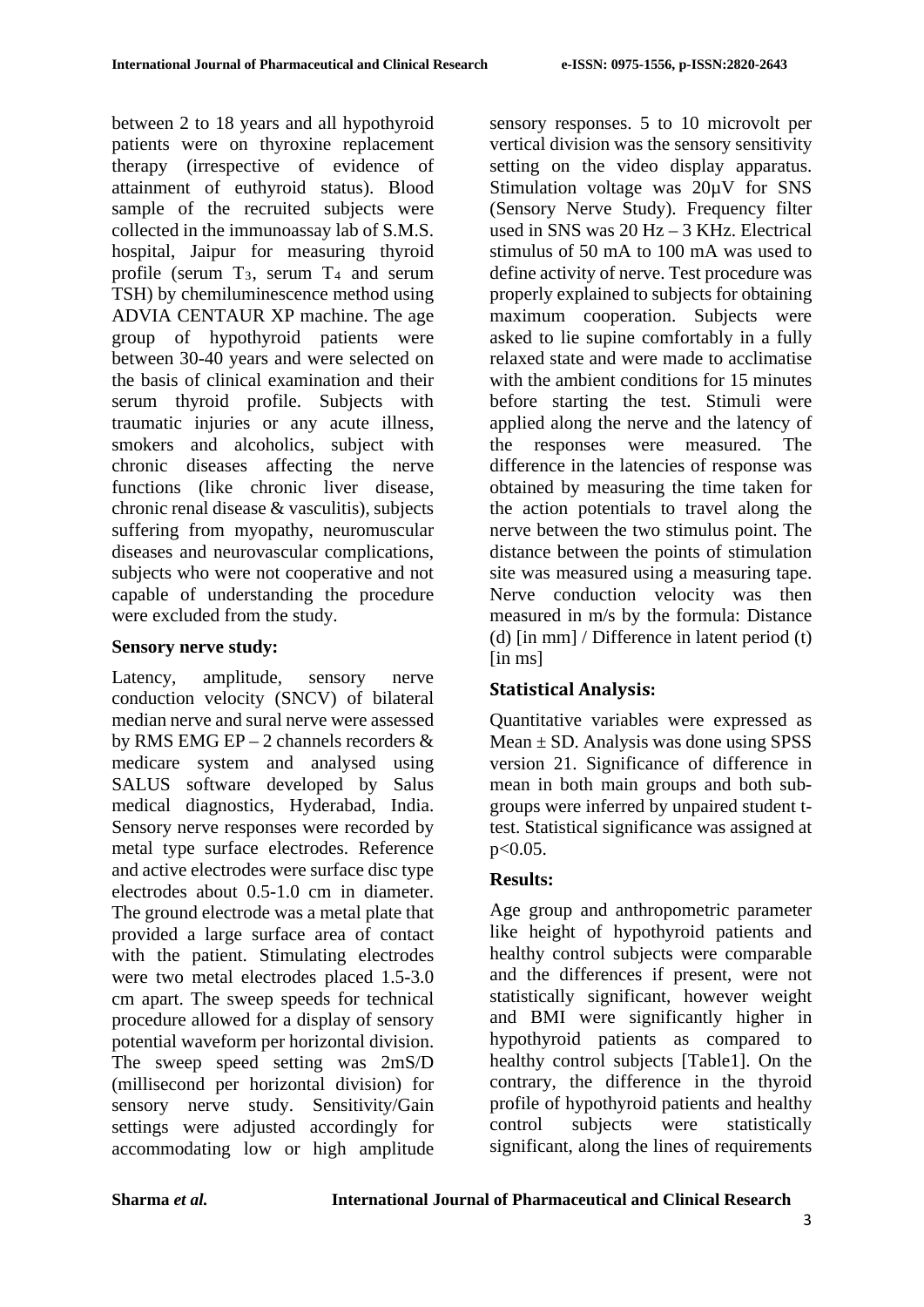of the study's inclusion criteria [Table2].

The difference in mean  $+$  SD of distal latency of sensory nerves between hypothyroid patients and healthy control subjects in median nerve and sural nerve were statistically significant, wherein hypothyroid patients had significantly increased distal latencies compared to healthy control subjects. Hypothyroid patients had decreased amplitude compared to healthy control subjects in median nerve and sural nerve. Statistically significant difference was noted in right median nerve and left sural nerve. The difference in mean ± SD of SNCV among hypothyroid patients and healthy control subjects in median nerve and sural nerve was statistically significant, wherein hypothyroid patients

had significantly decreased conduction velocity compared to healthy control subjects [Table 3].

When distal latencies of median and sural nerve were compared between the two groups of hypothyroid patients with different disease duration, the differences came out to be non significant [Table 4]. Similarly, SNCV of median and sural nerve were not significantly different between the two groups of hypothyroid patients with different disease duration. Hypothyroid patients with >5 years disease duration had statistically significant reduction in amplitude compared to hypothyroid patients with ≤5 years disease duration in median nerve and sural nerve.

**Table 1: Comparison of anthropometric parameters between hypothyroid patients and healthy control subjects**

| <b>Parameters</b> | $Group (mean \pm SD)$                         | p-Value                                     | <b>Significance</b> |           |
|-------------------|-----------------------------------------------|---------------------------------------------|---------------------|-----------|
|                   | <b>Hypothyroid</b><br>$\text{patients}(n=32)$ | <b>Healthy control</b><br>Subjects $(n=32)$ |                     |           |
| Age (year)        | $35.25 \pm 2.97$                              | $35.22 \pm 2.80$                            | 0.998               | <b>NS</b> |
| Height $(m)$      | $01.62 \pm 0.08$                              | $01.63 \pm 0.08$                            | 0.524               | <b>NS</b> |
| Weight (kg)       | $66.28 \pm 10.38$                             | $61.25 \pm 6.52$                            | 0.024               | $S^*$     |
| BMI $(kg/m^2)$    | $25.20 \pm 2.64$                              | $23.00 \pm 1.48$                            | < 0.001             | $HS**$    |

NS = non-significant (p $>0.05$ ) \*S = significant (p $<0.05$ ) \*\*HS = highly significant (p $<0.001$ )

| Table 2: Comparison of thyroid profile between hypothyroid patients and healthy |
|---------------------------------------------------------------------------------|
| control subjects                                                                |

|                      | $Group \ (mean \pm SD)$                    | p-Value                                   | <b>Significance</b> |        |
|----------------------|--------------------------------------------|-------------------------------------------|---------------------|--------|
| <b>Parameters</b>    | <b>Hypothyroid</b><br>patients<br>$(n=32)$ | <b>Healthycontrol</b><br>$subjects(n=32)$ |                     |        |
| $T3$ (pg/ml)         | $2.49 \pm 0.43$                            | $2.82 \pm 0.34$                           | 0.001               | $S^*$  |
| $T4$ (ng/dl)         | $0.87 \pm 0.19$                            | $1.23 \pm 0.14$                           | < 0.001             | $HS**$ |
| $TSH$ ( $\mu$ IU/ml) | $7.99 \pm 1.44$                            | $1.79 \pm 0.49$                           | < 0.001             | $HS**$ |

 $^*$ S = significant (p<0.05)  $^*$   $^*$ HS = highly significant (p<0.001)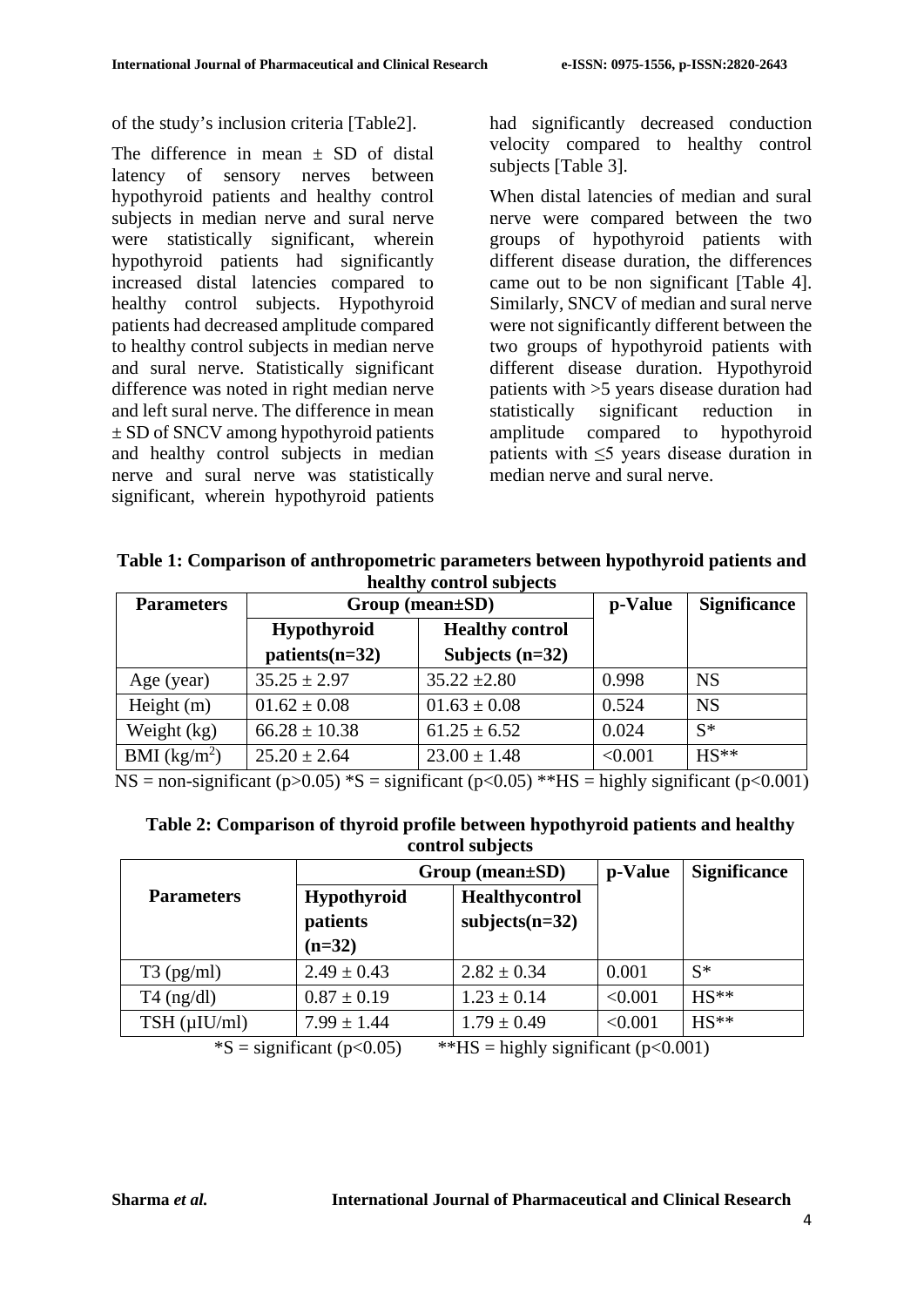| <b>Parameters</b>                                                                                               | <b>Nerve</b> |                    | Groups mean (mean $\pm SD$ ) | $\mathbf{p}$ - | <b>Significance</b> |
|-----------------------------------------------------------------------------------------------------------------|--------------|--------------------|------------------------------|----------------|---------------------|
|                                                                                                                 |              | <b>Hypothyroid</b> | <b>Healthy</b>               | <b>Value</b>   |                     |
|                                                                                                                 |              | patients           | control                      |                |                     |
|                                                                                                                 |              | $(n=32)$           | subjects                     |                |                     |
|                                                                                                                 |              |                    | $(n=32)$                     |                |                     |
| Latency (ms)                                                                                                    | Right median | $02.71 \pm 00.60$  | $02.09 \pm 0.24$             | < 0.001        | $HS**$              |
|                                                                                                                 | Left median  | $02.50 \pm 00.65$  | $02.10 \pm 0.19$             | 0.001          | $S^*$               |
| Amplitude                                                                                                       | Right median | $44.14 \pm 08.21$  | $50.13 \pm 5.94$             | 0.001          | $S^*$               |
| $(\mu V)$                                                                                                       | Left median  | $47.70 \pm 08.57$  | $49.84 \pm 5.72$             | 0.245          | <b>NS</b>           |
| $SNCV$ (m/s)                                                                                                    | Right median | $50.97 \pm 11.89$  | $63.17 \pm 6.82$             | < 0.001        | $HS**$              |
|                                                                                                                 | Left median  | $54.37 \pm 11.06$  | $62.56 \pm 6.62$             | < 0.001        | $HS**$              |
| Latency (ms)                                                                                                    | Right sural  | $02.54 \pm 00.38$  | $02.35 \pm 0.29$             | 0.022          | $S^*$               |
|                                                                                                                 | Left sural   | $02.47 \pm 00.31$  | $02.26 \pm 0.21$             | 0.002          | $S^*$               |
| Amplitude                                                                                                       | Right sural  | $20.08 \pm 06.40$  | $21.98 \pm 3.17$             | 0.139          | <b>NS</b>           |
| $(\mu V)$                                                                                                       | Left sural   | $17.15 \pm 04.37$  | $21.56 \pm 2.75$             | < 0.001        | $HS**$              |
| SNCV(m/s)                                                                                                       | Right sural  | $55.53 \pm 07.86$  | $59.83 \pm 7.65$             | 0.030          | $S^*$               |
|                                                                                                                 | Left sural   | $56.05 \pm 06.88$  | $61.83 \pm 5.70$             | < 0.001        | $H^{**}$            |
| $*S =$ $\sin i$ ; $\cos t$ ( $\approx 0.05$ ) $*$ $*IIIS =$ $\sinh v$ ; $\sin i$ ; $\cos t$ ( $\approx 0.001$ ) |              |                    |                              |                |                     |

**Table 3: Comparison of sensory nerve parameters between hypothyroid patients and healthy control subjects**

\*S =significant (p<0.05)  $*HS =$  highly significant (p<0.001)

**Table 4: Comparison of nerve parameters between hypothyroid patients with ≤5 years disease duration and hypothyroid patients with >5 years disease duration**

|                   | Groups mean (mean±SD) |                    |                   | $\mathbf{p}$ - | <b>Significance</b> |
|-------------------|-----------------------|--------------------|-------------------|----------------|---------------------|
| <b>Parameters</b> | <b>Nerve</b>          | <b>Hypothyroid</b> | Hypothyroid       | <b>Value</b>   |                     |
|                   |                       | patients           | patients          |                |                     |
|                   |                       | $(5$ years)        | $($ >5 years $)$  |                |                     |
| Latency (ms)      | Right median          | $02.91 \pm 0.65$   | $02.61 \pm 00.56$ | 0.201          | <b>NS</b>           |
|                   | Left median           | $02.54 \pm 0.78$   | $02.47 \pm 00.59$ | 0.807          | <b>NS</b>           |
| Amplitude         | Right median          | $51.85 \pm 5.65$   | $40.63 \pm 06.68$ | < 0.001        | $HS**$              |
| $(\mu V)$         | Left median           | $55.10 \pm 7.39$   | $44.34 \pm 06.86$ | < 0.001        | $HS**$              |
| $SNCV$ (m/s)      | Right median          | $46.92 \pm 8.64$   | $52.81 \pm 12.85$ | 0.198          | <b>NS</b>           |
|                   | Left median           | $54.24 \pm 9.87$   | $54.43 \pm 11.78$ | 0.966          | <b>NS</b>           |
| Latency (ms)      | Right sural           | $02.48 \pm 3.67$   | $02.57 \pm 00.38$ | 0.539          | <b>NS</b>           |
|                   | Left sural            | $02.37 \pm 0.22$   | $02.52 \pm 00.34$ | 0.217          | <b>NS</b>           |
| Amplitude         | Right sural           | $26.88 \pm 6.52$   | $16.99 \pm 03.18$ | < 0.001        | $HS**$              |
| $(\mu V)$         | Left sural            | $19.31 \pm 3.70$   | $16.16 \pm 04.36$ | 0.057          | <b>NS</b>           |
| SNCV(m/s)         | Right sural           | $58.94 \pm 5.14$   | $53.98 \pm 08.47$ | 0.098          | <b>NS</b>           |
|                   | Left sural            | $58.98 \pm 5.06$   | $54.72 \pm 07.27$ | 0.105          | <b>NS</b>           |

 $NS =$  nonsignificant (p>0.05) \*\*HS = highly significant (p<0.001)

#### **Discussion:**

The present study was designed to assess and evaluate the nerve conduction indices in hypothyroid patients and healthy control subjects and also to assess the probable effect of disease duration on parameters of nerve conduction tests. Clinical features of hypothyroid subjects were numbness, weakness, weight gain, fatiguability,

stiffness & swelling in joints, cramps, thinning of hair, puffy face, muscle aches and tenderness.

The BMI of hypothyroid patients was found to be significantly higher than that of healthy control subjects in the present study (p<0.05) [Table 1]. Fox CS et al, 2008 stated a positive correlation between TSH and the progressive increase in weight and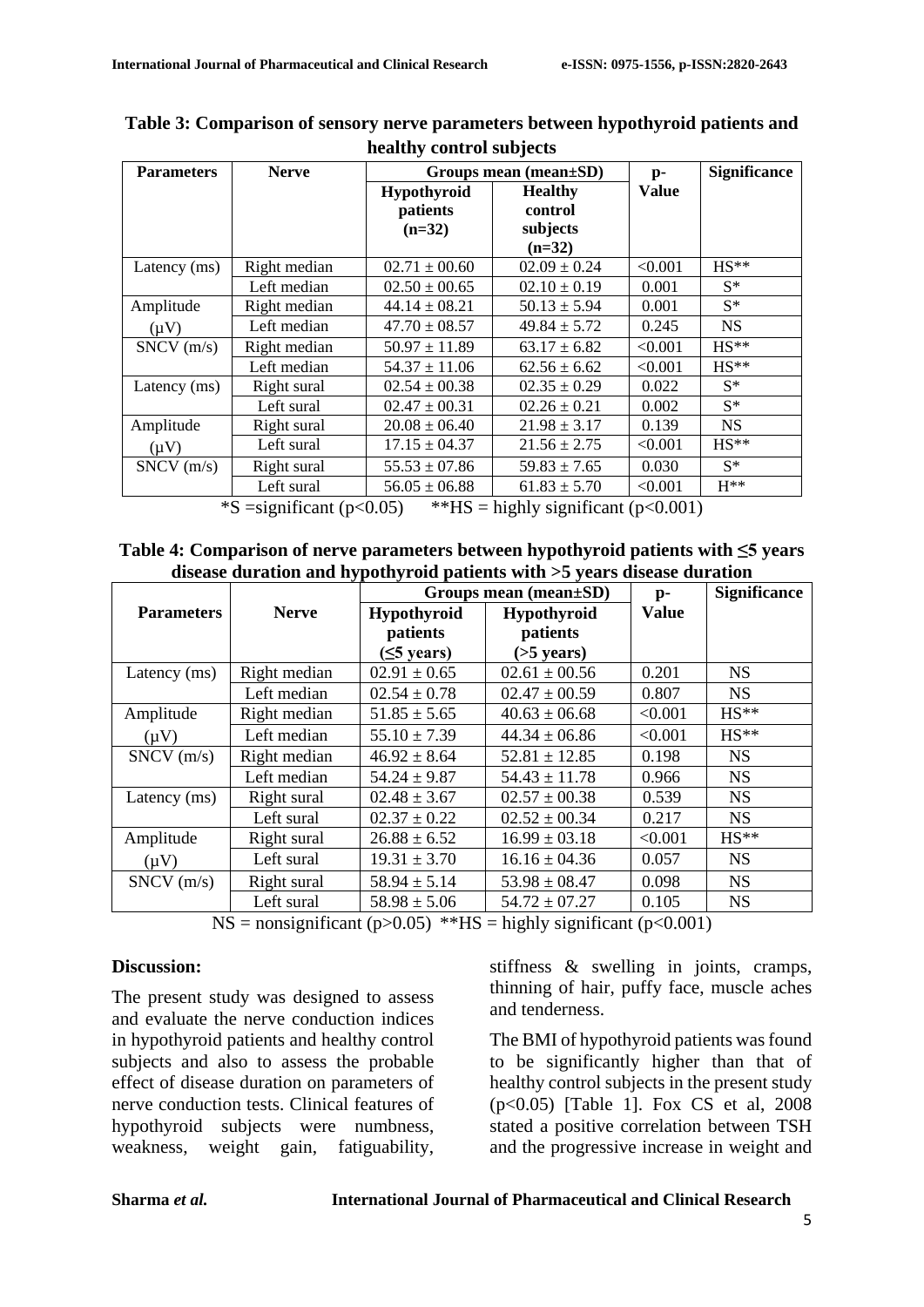BMI.[14] Reinehr T et al, 2010 also found a similar correlation between TSH and BMI. It was proposed that such a correlation could be mediated by leptin produced by adipose tissue.[15] Oge A et al, 2005 described that Leptin physiologically regulates energy homeostasis by informing the central nervous system about adipose tissue reserves. Leptin is also an important neuroendocrine regulator of the hypothalamic-pituitary-thyroid axis acting via regulation of TRH gene expression in the paraventricular nucleus and TSH in turn stimulates leptin secretion by human adipose tissue.[16] According to Zimmermann- Belsing T et al, 2003 Leptin also affects thyroid deiodinase activities hence affecting T4 to T3 conversion.[17]

In our study, sensory nerve conduction study (SNS) revealed increased latency, decreased amplitude and decreased conduction velocity (SNCV) of median sensory nerve and sural nerve in hypothyroid subjects as compared to healthy subjects. Increased bilateral distal latency, decreased amplitude of right median nerve and decreased bilateral conduction velocities of median sensory nerve were found to be statistically significant when difference of mean was compared between the two groups. Increased bilateral distal latency, decreased amplitude of left sural nerve and decreased bilateral conduction velocities of sural nerve were found to be statistically significant when difference of mean was compared between the two groups [Table3]. The findings of the present study support the results obtained by by Garg R et al, 2015 who found significantly increased latency, decreased amplitude and decreased SNCV of sural nerve in hypothyroid patients compared to euthyroid controls.[18] Our study results are coherent with the findings of Sharma S et al, 2020 who found significantly increased latency, decreased amplitude and decreased SNCV

of median nerve in hypothyroid patients compared to healthy control subjects.[19]

The synthesis of protein and the production of myelin sheath and enzymes are known to be influenced by thyroid hormone. The speed of impulse transmission along the nerve length is determined by presence of the myelin sheath.[20] The demyelinating peripheral neuropathy occurs in hypothyroidism due to disturbed myelin synthesis. Hormonal and metabolic factors associated with thyroid functioning are responsible for the electrophysiological changes in the form of aberrant peripheral nerve conduction in hypothyroidism

It has been previously reported that severity of the neuromuscular signs and symptoms depends on duration and severity of hormonal deficiency.<sup>[21]</sup> Investigators reported electrophysiological and histological findings in hypothyroid neuropathy and concluded that the predominant pathology was in the Schwann cells, leading to segmental demyelination of peripheral nerve fibers.[22] The median nerve is usually vulnerable to compression within the carpal tunnel by the flexor retinaculum in hypothyroidism. There have been a number of descriptions about the pathological changes in the peripheral nerves wherefore some researchers emphasized the role of mucoid degeneration and the accumulation of mucoid material, evidently a mucopolysaccharide-protein complex, in and around the nerve.[23]

Thyroid hormone is responsible for the stimulation of mitochondrial respiratory activity to produce energy in the form of ATP, under normal physiological condition. Thyroid hormone seems to increase ATPase activity and consequently the activity of ATP dependent  $Na+ / K+$ pump. Therefore, in hypothyroidism ATP deficiency and reduced ATPase activity with decreased  $Na + / K +$  pump activity cause subsequent alteration of pump dependent axonal transport and thereby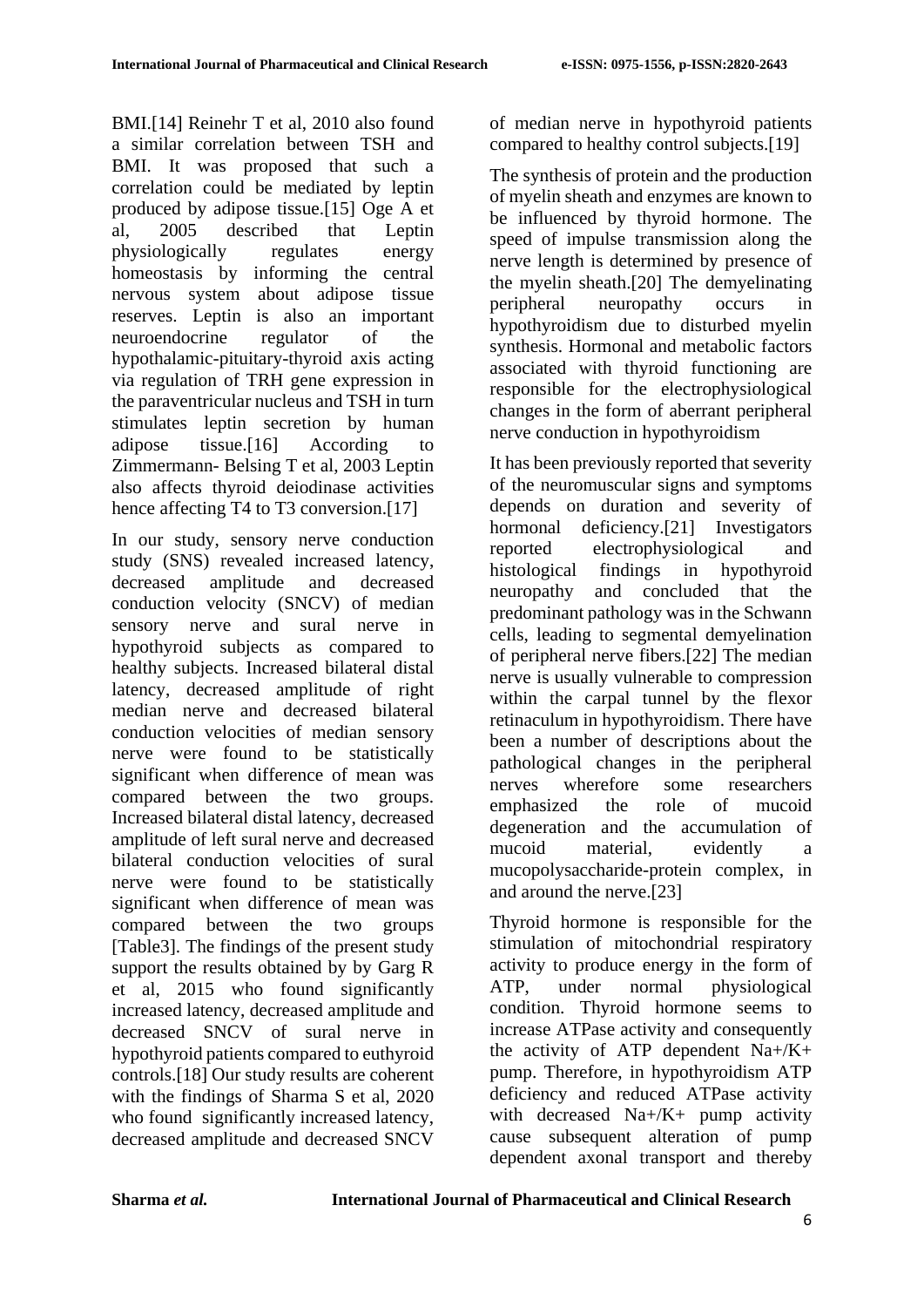may lead to peripheral neuropathy.[24-26] Decreased glycogen degradation may also leads to energy deficit in hypothyroidism.[27] Though the neuropathy due to compression and the peripheral neuropathy due to axonal degeneration are not fully distinguished, there may be a combination of these two factors, which results in the development of peripheral sensory neuropathy in hypothyroidism.[28]

A true neuropathic pain is an activity originating from sensory axons, while activation of nociceptors present in muscles, perineurium or nerve blood vessel during a disease of peripheral nerves, produces nociceptive pain.[29]

In our study decreased distal latency, decreased amplitude and increased conduction velocity of median sensory nerve was found in hypothyroid patients with >5 years disease duration as compared to hypothyroid patients with ≤5 years disease duration. The decreased amplitude of right median nerve and left median nerve were found to be statistically significant in hypothyroid patients with >5 years disease duration as compared to hypothyroid patients with ≤5 years disease duration. This unexpected finding may indicate that myelination may have reinitiated as the patient might have resumed euthyroid state due to therapeutic administration of thyroid hormone. In our study increased distal latency, decreased amplitude and decreased conduction velocity of sural sensory nerve was found in hypothyroid patients with >5years disease duration as compared to hypothyroid patients with  $\leq$ 5 years disease duration. Statistically significant decrease in amplitude of right sural nerve was found in hypothyroid patients with >5 years disease duration as compared to hypothyroid patients with ≤5 years disease duration.

Peripheral neuropathy may be a manifestation of hypothyroidism which usually develops over a long period of time. These findings may indicate that demyelination and axonal dysfunction may have progressed with duration of disease. This might be due to late diagnosis of disease, irregularity in treatment or insufficient treatment.

# **Conclusion:**

The present study proposes that the polyneuropathy associated with hypothyroidism is largely of mixed type (axonal as well as demyelinating type) liable to progress as the disease advances in its duration. Due to a likely lack of awareness of the consequences and complications which might set in as a result of peripheral neuropathy, the present study proposes the importance of non invasive methods like nerve conduction studies for screening and evaluation of a possible development of polyneuropathy in patients of hypothyroidism. It is imperative to detect the neuropathic changes early, so as to counter the altered neurophysiology effectively and efficiently leading to a better prognostic outcome.

# **Acknowledgment:**

We would extend our thanks to the Endocrinology Department of S.M.S. Medical College and Hospital for the constant support.

# **References:**

- 1. Papakostas ID, Macheras GA. Thyroid Hormones and Peripheral Nerve Regeneration. J Thyroid Res 2013; 648395: 1-5.
- 2. Charrasse S, Jehan F, Confort C, Brachet P, Clos J. Thyroid hormone promotes transient nerve growth factor synthesis in rat cerebellar neuroblasts. Dev Neurosci. 1992; 14(4): 282-289.
- 3. Ernfors P, Lee KF, Jaenisch R. Mice lacking brain-derived neurotrophic factor develop with sensory deficits. Nature. 1994; 368 (6467): 147-150.
- 4. Filipcik P, Saito H, Katsuki H. 3,5,3'-Ltriiodothyronine promotes survival and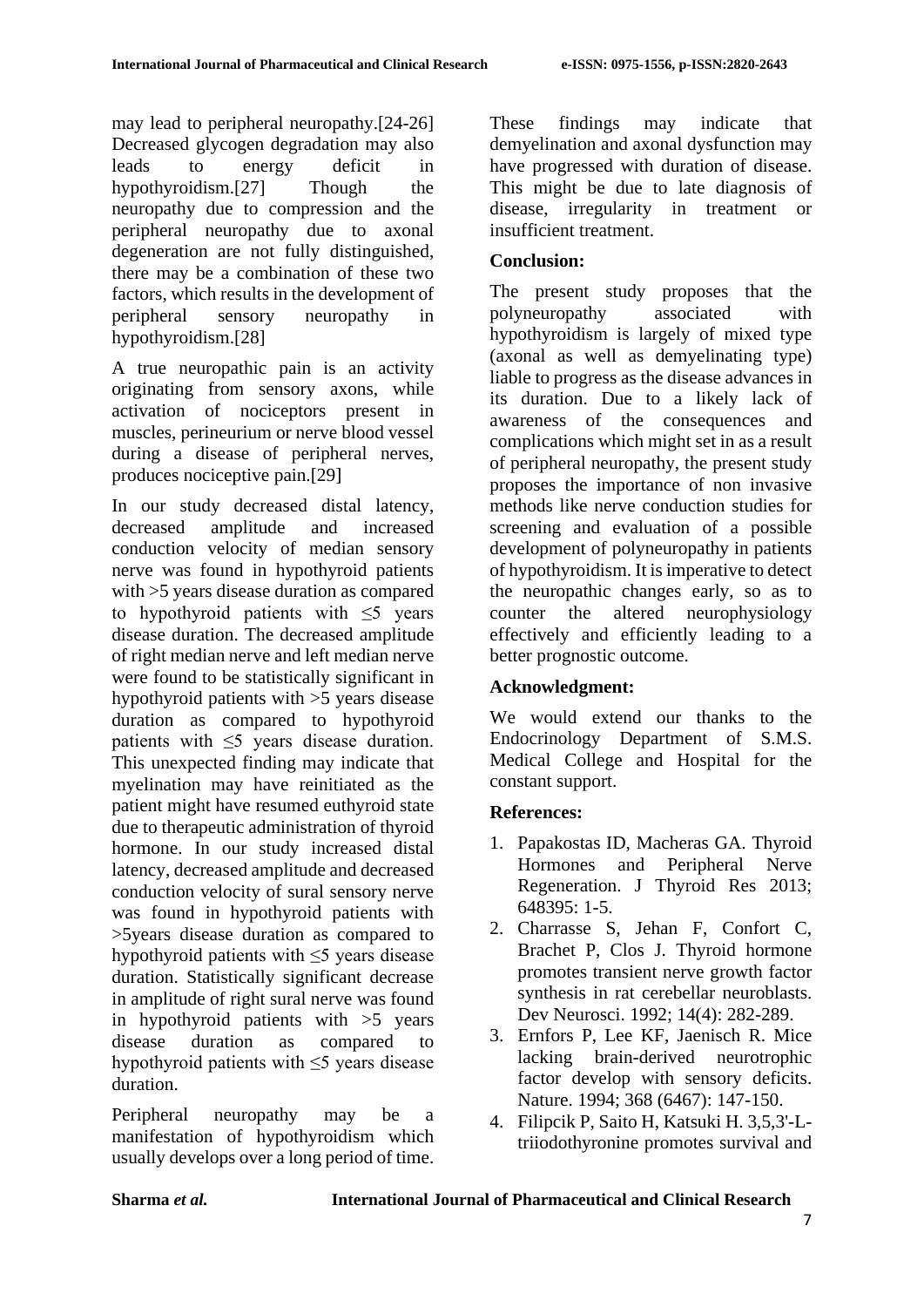axon elongation of embryonic rat septal neurons. Brain Res. 1994;647(1):148- 152.

- 5. Reier PJ, Hughes AF. An effect of neonatal radiothyroidectomy upon nonmyelinated axons and associated Schwann cells during maturation of the mouse sciatic nerve. Brain Res. 1972; 41(2): 263-282.
- 6. Barakat-Walter I, Kraftsik R, Schenker M, Kuntzer T. Thyroid hormone in biodegradable nerve guides stimulates sciatic nerve regeneration: a potential therapeutic approach for human peripheral nerve injuries. J Neurotrauma, 2007; 24(3): 567–577.
- 7. Asvold BO, Vatten LJ, Bjøro T. Changes in the prevalence of hypothyroidism: the HUNT Study in Norway. Eur J Endocrinol, 2013; 169(5), 613–620.
- 8. Unnikrishnan AG, Menon UV. Thyroid disorders in India: An epidemiological perspective. Indian J Endocrinol Metabo 2011; 15: 78-81.
- 9. Duyff RF, Bosch JV, Laman DM. Neuromuscular findings in thyroid dysfunction: a prospective clinical and electrodiagnostic study. J Neurol Neurosurg Psychiatry 2000; 68: 750– 755.
- 10. Beghi E, Delodovici M, Bogliun G, Crespi V, Paleari F, Gamba P et al. Hypothyroidism and polyneuropathy. J Neurol Neurosurg Psychiatry 1989; 52: 1420–1423.
- 11. Argow Z, Renshaw P, Boden B. Effects of thyroid hormone on skeletal muscle bioenergetics: in vivo phosphorus-31 magnetic resonance spectroscopy study of humans and rats. J clin Investig 1988; 81: 1695-1701.
- 12. Shirabe T, Tawara S, Terao A, Araki S. Myxoedematous polyneuropathy: a light and electron microscopic study of the peripheral nerve and muscle. J Neurol Neurosurg Psychiatry 1975; 38: 241–247.
- 13. El-Salem K, Ammani F.

Neurophysiological changes in neurologically asymptomatic hypothyroid patients: A prospective cohort study. J clin neurophysiol, 2006; 23: 568-572.

- 14. Fox CS, Pencina MJ, D'Agostino RB, Murabito JM, Seely EW, Pearce EN, et al. Relations of thyroid function to body weight: cross-sectional and longitudinal observations in a community- based sample. Arch Intern Med 2008; 168: 587–592.
- 15. Reinehr T. Obesity and thyroid function. Mol Cell Endocrinol 2010; 316: 165–171.
- 16. Oge A, Bayraktar F, Saygili F, Guney E, Demir S. TSH influences serum leptin levels independent of thyroid hormones in hypothyroid and hyperthyroid patients. Endocr J 2005; 52: 213–217.
- 17. Zimmermann-Belsing T, Brabant G, Holst JJ, Feldt-Rasmussen U. Circulating leptin and thyroid dysfunction. Eur J Endocrinol 2003; 149: 257–271.
- 18. Garg R, Bansal N, Singh N, Maria AK, Arora KS. Nerve Conduction Studies in Newly diagnosed cases of Hypothyroidism. Sch Acad J Biosci 2015; 3(5): 479-488.
- 19. Sharma S, Bafna G, Darger G. Study of Sensory Nerve Conduction Abnormalities in Hypothyroid Patients. IJMPD 2020; 4(1): 4-8.
- 20. Ozkardes A, Ozata M, Beyhan Z, Corakci A, Vural O, Yardim M, et al. Acute hypothyroidism leads to reversible alterations in central nervous system as revealed by somatosensory evoked potentials. Electroencephalogr Clin Neurophysiol 1996; 100: 500-4.
- 21. Donofrio PD, Peltier AC. Chronic inflammatory demyelinating polyradiculoneuropathy. Semin Neurol 2012; 32(03): 187-195.
- 22. Dyck PJ, Lambert EH. Polyneuropathy associated with hypothyroidism. J Neuropathol Exp Neurol 1970; 29: 631-